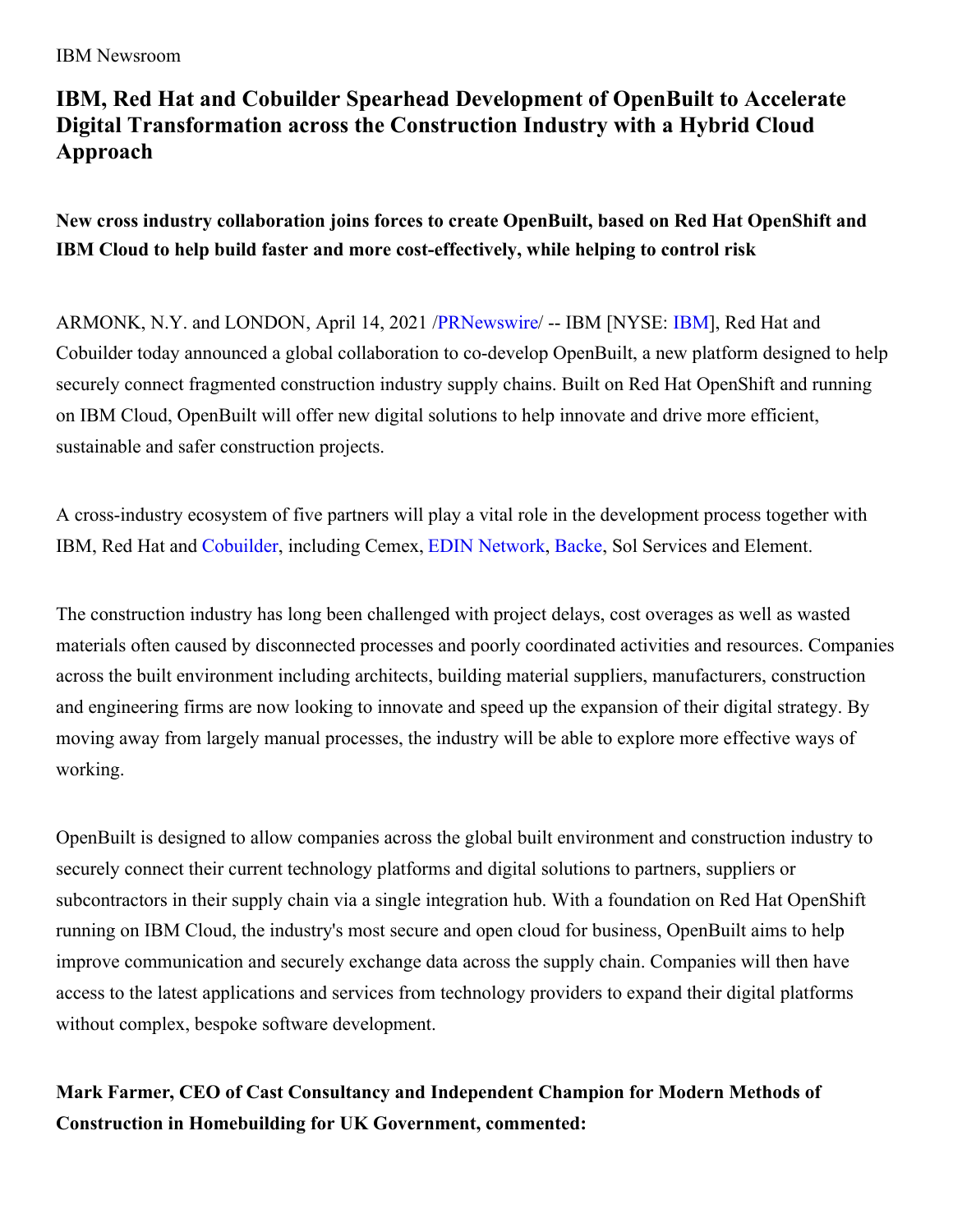"In pursuing the broad goal of construction industry transformation, there is a critical need to break down the deep silos and fragmentation that exists in how we organise and operate design, manufacture, construction and operation processes. This is equally true in the emerging digitalisation challenge.

To create more strategic and scalable intelligent workflows we need data and software to be part of a fully connected ecosystem. The concept of digital platforms is nothing new but if construction is ever going to realise the full potential of some of the technology solutions that are now proliferating and if those solutions are ever going to be given the chance to scale to maturity then there is a need for market leadership in creating a unifying platform that can host these solutions and enables interoperability.

What IBM and partners are offering through Open Built is the opportunity to act as a digital integrator at an international and industry wide level, gluing together what is becoming an increasingly fragmented digital market place for construction technology solutions. This is an important step forward which has great potential to make our industry more efficient."

"The global construction landscape is evolving and requires a new approach towards industry-wide technology platforms with new levels of openness, innovation and collaboration. Together with our partners we are creating OpenBuilt to empower the construction industry to break down its silos with intelligent workflows and play an active role in designing and driving its own transformation. Successful companies across the construction supply chain are coming together to embrace a digital future, harnessing the power of an open hybrid cloud approach and adopting new technologies to gain a real competitive advantage. We want to inspire other companies to join us and accelerate the march towards a truly digital construction industry," said Jon O'Donnell, Managing Partner, IBM Global Business Services EMEA.

#### **Collaborative development will initially focus on three key areas:**

1. Establishing OpenBuilt using Red Hat OpenShift running on IBM Cloud to enable construction companies to adopt a hybrid cloud approach and connect their supply chain. Then gain access to a wide library of preintegrated applications from trusted companies and solution providers operating in the built environment. This foundation of open-source software, security leadership, and enterprise grade infrastructure is designed to support companies hosting mission-critical workloads such as ERP systems - on the platform*.* To maintain consistent technical language, OpenBuilt will use Cobuilder's Data Templates to structure all data in a way that allows for machine-readability and interoperability with existing and future systems. Users can build and deploy intelligent workflows via an intuitive drag and drop interface, making application development far more accessible to the industry.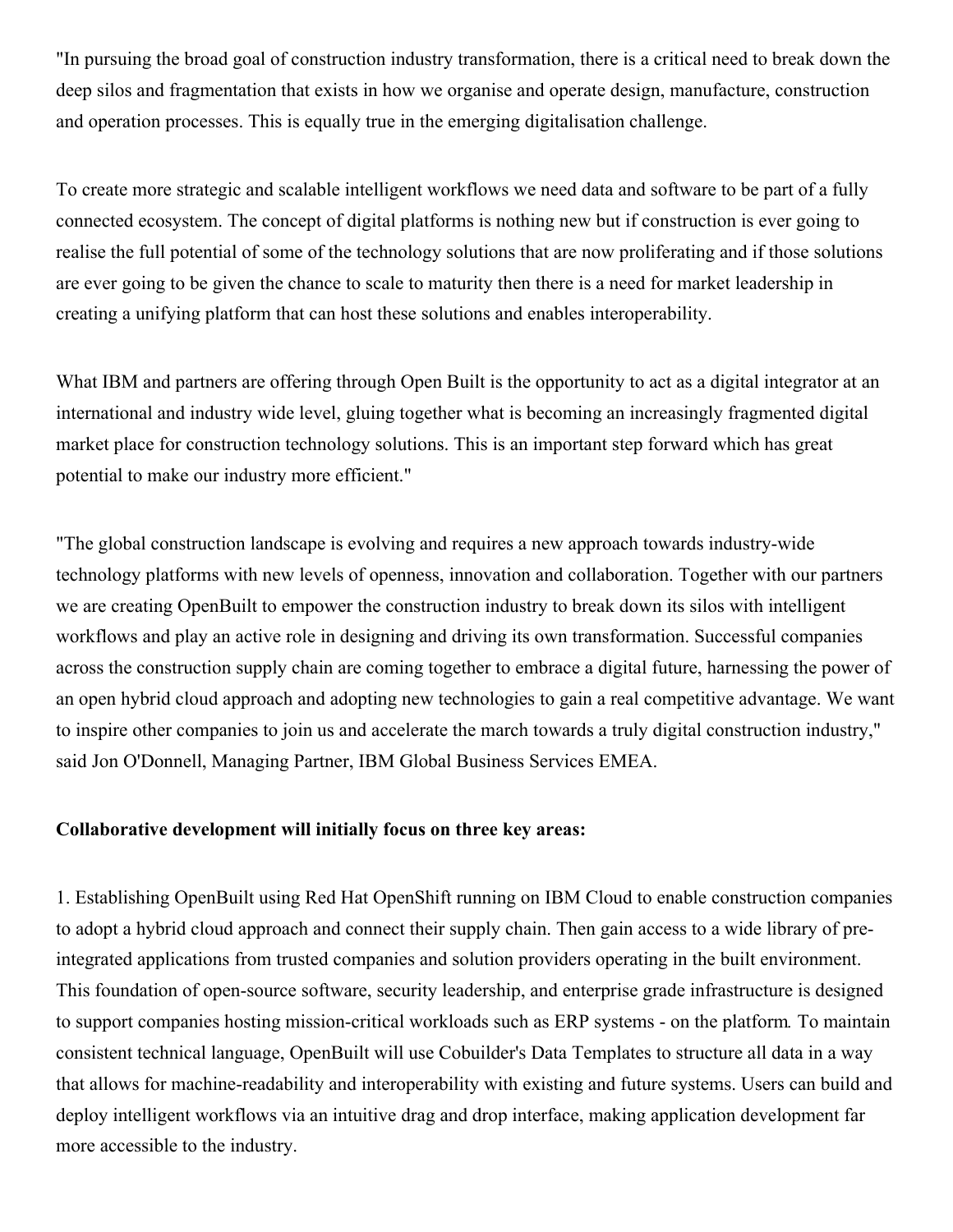2. Integration of Independent Software Vendors to make an array of software and services accessible. IBM solutions including Watson, Maximo, TRIRIGA, next generation KITT dictionary and IBM Blockchain in addition to Salesforce open APIs will be integrated into the platform during the development to enable users to build functionality into their intelligent workflows. Industry integrations can be developed ranging from Building Information Modeling and Digital Twins solutions with 3D Repo, digital project management solutions with Asite, data-driven building operations and maintenance services with Facilio and finding and researching building products for specification with SpecifiedBy and artificial intelligence-powered health and safety advice from Intuety.

3. Development of new flagship applications including a solution that will enable organisations to search, filter and sort building product technical data. This can allow companies to quickly find materials with the right specification to design, build or maintain buildings that meet industry guidelines such as functional, safety and environmental performance requirements. Cobuilder's data dictionary solution Define will be among the fundamental technologies enabling the use of a common language within the initial OpenBuilt flagship applications.

**"**Interoperability and standardisation of data exchange lie at the core of Cobuilder's services. We are thrilled to see the industry coming together and truly believe that OpenBuilt will bring the connectivity and common language needed to bring construction to the next level of digital transformation" said Lars Fredenlund, CEO, Cobuilder.

#### **Driven by an Ecosystem**

Ecosystems are crucial to driving digital transformation. Alongside IBM Global Business Services (GBS), Red Hat and Cobuilder, the cross industry ecosystem of five partners has come together to actively shape the direction of OpenBuilt with the aim of transforming the construction industry. This includes all forms of buildings (residential, industrial, commercial, hospitals, schools), all economic infrastructure (civil engineering infrastructure, above and below ground) and the urban space and landscape between and around buildings and infrastructure.

Representing areas across the global construction industry, the ecosystem can use its experience and insight to develop a range of ways companies can tap into the power of OpenBuilt:

**CEMEX:** a global building materials company that provides cutting-edge digital solutions, high-quality products and industry-leading services to satisfy customers' construction needs around the world. CEMEX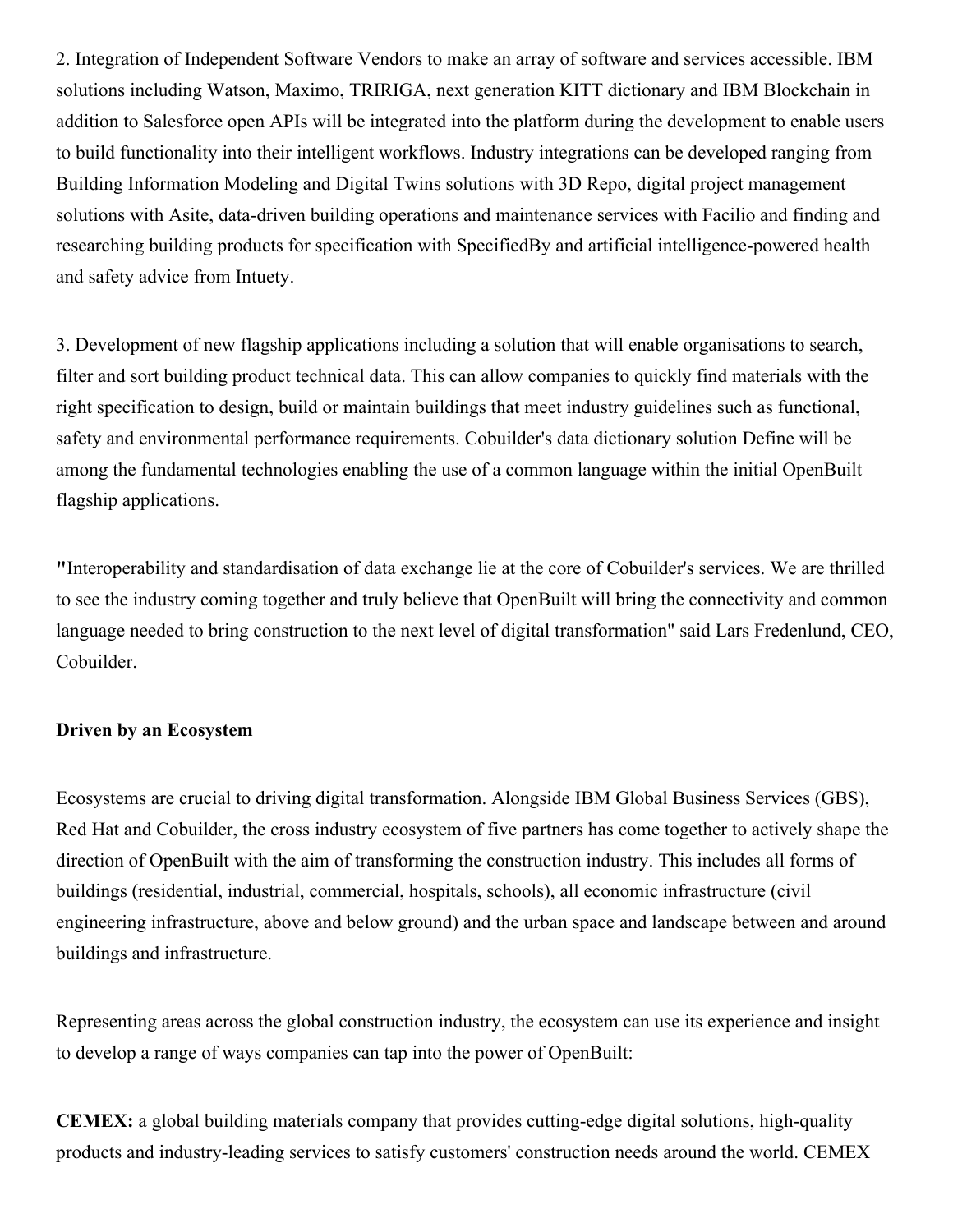has a rich history of improving the well-being of those it serves through innovative building solutions, efficiency advancements, and efforts to promote a sustainable future. CEMEX is strategically positioned across the Americas, the Caribbean, Europe, Africa, the Middle East, and Asia.

"This collaboration is a strategic initiative that will enable greater productivity and open up new opportunities to increase our customers satisfaction", said Fernando A. Gonzalez, CEO of CEMEX. "We continue to lead the digital transformation in the industry with the support of leading partners, leveraging on their expertise, innovation, and advanced IT services to deliver game-changing solutions."

**EDIN Network:** EDIN is a global network of merchants, manufacturers and service providers that helps its members find new customers, reduce customer acquisition costs and exploit future trends through their events, workshops and technology incubator. Since its inception in 2016, the Edin network has rapidly grown to become one of the largest alliances to discuss trends and stimulate transformation in the construction industry, representing members with a combined turnover of  $\epsilon$ 23bn.

"We are convinced that OpenBuilt will drive interoperability, facilitate data exchange and enable businesses to automate their processes without the need for complex and bespoke software development. This will unleash a wave of innovation in the industry, enabling new business models and transforming productivity. It will enable members using our OpenBuilt-powered incubator to explore new ways to gain control of their data, monetize their data and engage customers in new ways, without having to start from scratch. We are incredibly excited about the forthcoming era of transformation and our central role in shaping it" said Philippe Hardt, Founder, EDIN Network.

**Sol Services:** formed in 2003, Sol [Services](https://c212.net/c/link/?t=0&l=en&o=3128333-1&h=1132222448&u=https%3A%2F%2Fwww.solservices.co.uk%2F&a=Sol+Services) has steadily grown from its origins as a regional mechanical, electrical and fit out specialist. Under the forward-thinking leadership of Directors Nigel Burdett and Andrew Gordge, the company has expanded across London and the UK with overseas capability in Europe, providing a full range of construction, refurbishment and maintenance solutions. Through its extensive portfolio of projects across the public and private sector, it has built a reputation for delivering safe, reliable and highquality projects.

"We saw the opportunity, and recognised the need for a technology platform to pull the construction world together. And with the organisations involved in the development of this product, I have total confidence it will be the direction of construction for the future" said Nigel Burdett, Director, Sol Services Ltd.

**Backe:** Backe is a family-owned construction and property development company with operations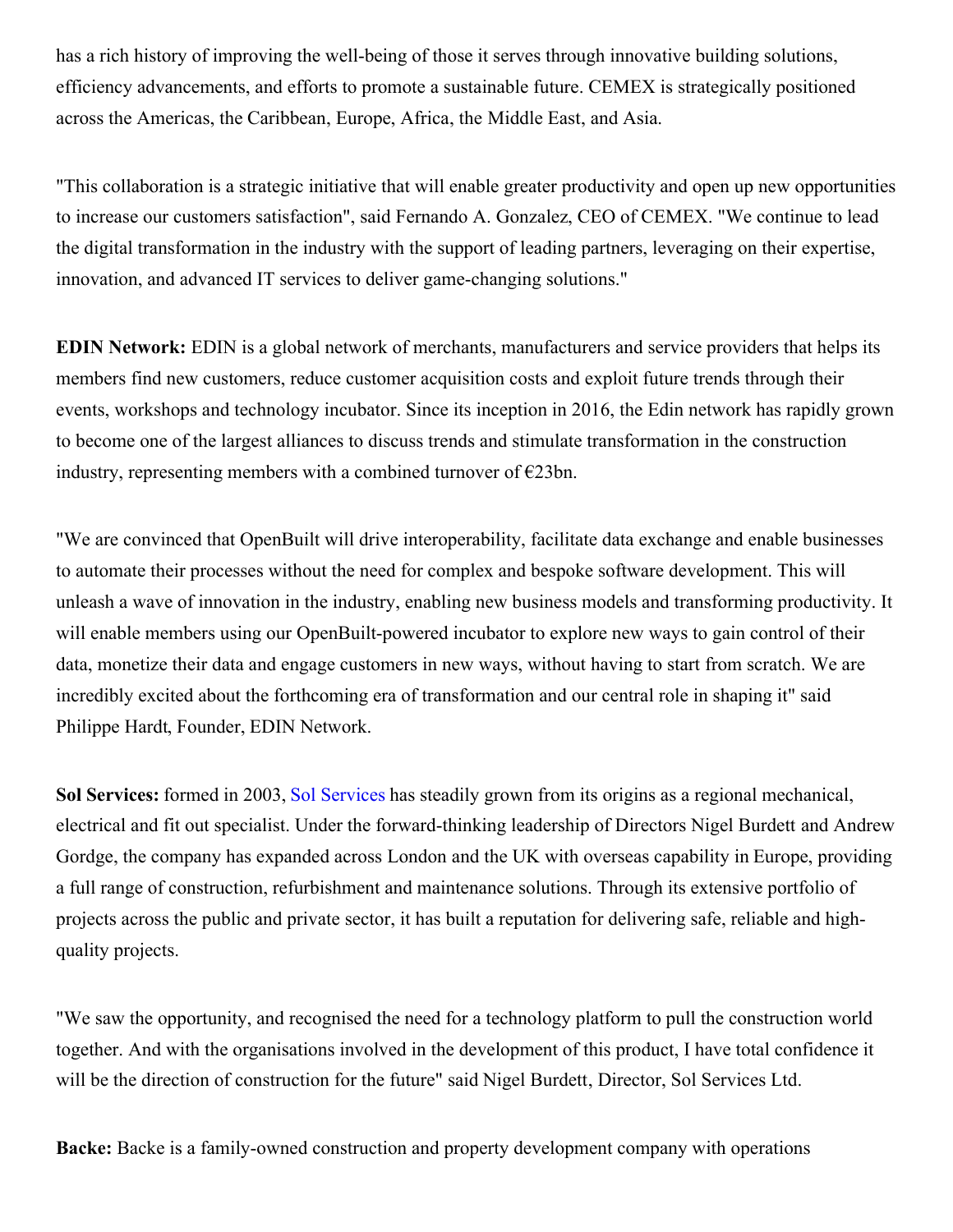throughout Norway. Backe is committed to reducing emissions in the Norwegian construction and building industry and invests in technology to ensure sustainable operations throughout its value chain. With more than 70 years' experience in the Norwegian market, Backe delivers projects to the public and private sector. The company employs about 800 people and reported revenues at NOK 4.5 billion for 2020.

"We are proud to partner with IBM and other leading brands to explore a global digital platform for the construction industry that will allow us to analyse, use and share data in new ways. The OpenBuilt platform will facilitate collaboration among suppliers and partners, improve productivity and help us meet coming regulations for documentation of the carbon footprint along the entire value chain. Backlogs in the industry are affected by market uncertainty due to covid-19 effects. Going forward, digitalisation and smarter ways of working will be keys to ensuring cost efficiency, sustainability as well as attractiveness among prospective employees", says Eirik Gjelsvik, CEO of Backe.

**Element Materials Technology:** one of the world's leading global providers of testing, inspection and certification services for a diverse range of materials, products and technologies in advanced industrial supply chains. [Element](https://c212.net/c/link/?t=0&l=en&o=3128333-1&h=1770066433&u=http%3A%2F%2Fwww.element.com%2F&a=Element) delivers an extensive range of solutions to customers in the construction industry and recently launched Element Digital Engineering, a new business focused on engineering simulation, modelling, data science and artificial intelligence to solve complex industrial challenges.

Jo Wetz, CEO Element Materials Technology, commented "Element is delighted to be a founding partner of OpenBuilt, a digital market place for the construction industry with quality at its core. OpenBuilt will enable greater transparency for all stakeholders involved in a building's life cycle; increase confidence in the procurement of services for the built environment; and help ensure that the testing and certification of materials and products is central to the digital transformation of the sector."

#### **Notes to editors:**

#### **About OpenBuilt:**

OpenBuilt is an independent company owned and led by a consortium of industry partners. To date, the EDIN Network, CEMEX, AS Backe, Sol Services and Element Materials Technology have signed up as founding partners to own and steer the development of the platform. IBM, Red Hat and Cobuilder are providing technology and services to OpenBuilt and leading the creation of the platform.

For more information on OpenBuilt and how you can be part of the initiative, log onto [www.openbuilt.io](https://c212.net/c/link/?t=0&l=en&o=3128333-1&h=822833096&u=http%3A%2F%2Fwww.openbuilt.io%2F&a=www.openbuilt.io) and check out the Get Involved page.